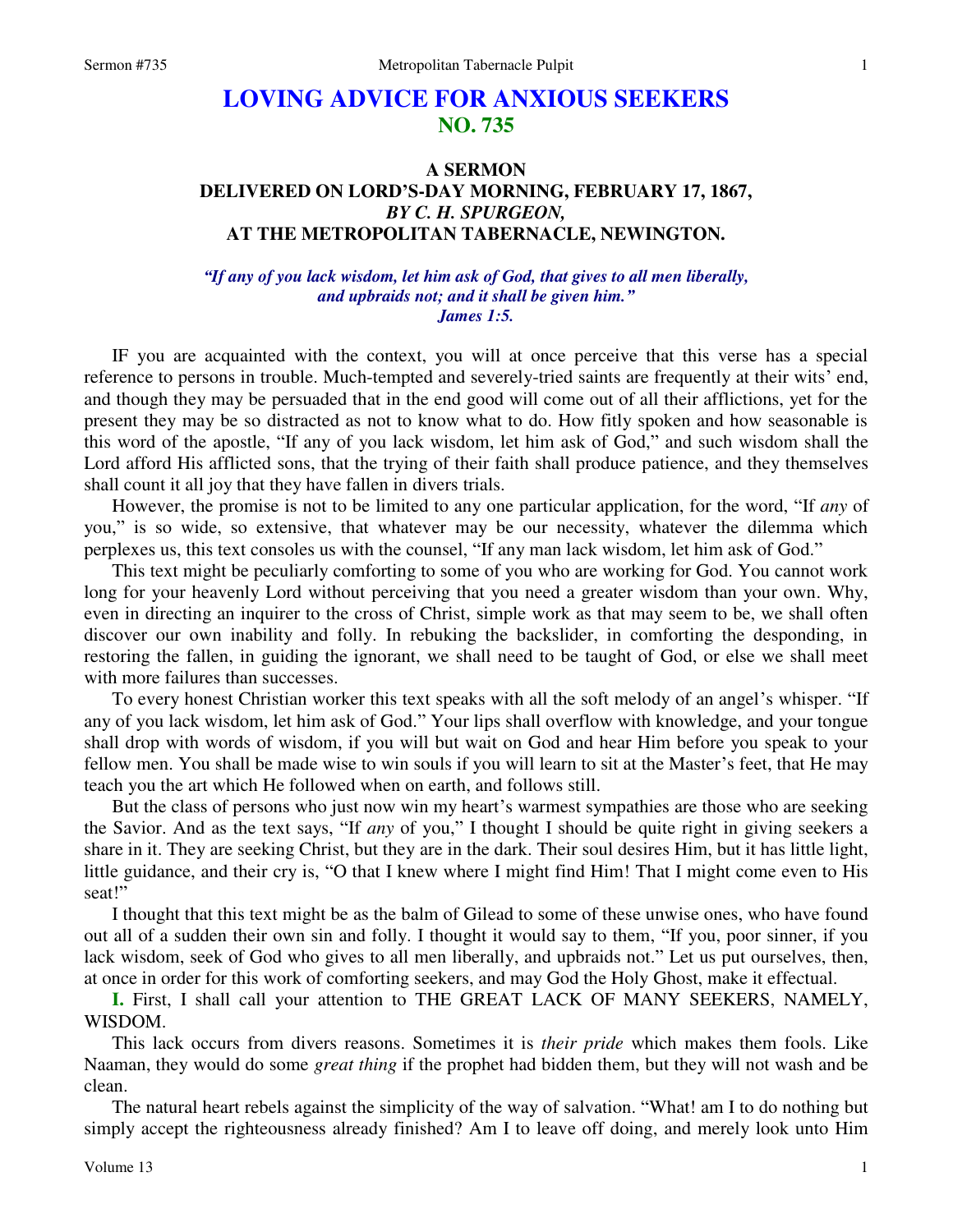who was nailed to the tree, and find all my salvation in Him? "Well, then," says the proud heart, "I cannot understand it." It cannot understand it because it does not love it. Now, soul, if this be your difficulty, and I believe, in nine cases out of ten, a proud heart is at the root of all difficulty about the sinner's coming to Christ—if this is it which turns you aside and makes you foolish, then go to God about it, and seek wisdom from Him. He will show you the folly of this pride of yours, and teach you that simply to trust in Jesus is at once the safest and most suitable way of salvation.

 He will make you see that if the way of salvation had been by doing, the method would not have suited you, for what could you do? If it had been by feeling, it would not have suited you either, for what can your hard heart feel? How can you make yourself tender of heart? But seeing that it is by faith, it is therefore by grace. O that you may be made wise enough to stoop and kiss the silver scepter which is outstretched to you, to come and buy this wine and milk, without money and without price, and accept with your whole heart, with intense joy, this perfect righteousness, this finished salvation which Christ has wrought out and brought in for every seeking soul.

 Many persons, also, are made foolish so that they lack wisdom through *their despair.* Probably, nothing makes a man seem so much like a maniac as the loss of hope. When the mariner feels that the vessel is sinking, that the proud waves must soon overwhelm her, then he reels to and fro, and staggers like a drunken man, because he is at his wits' end. Ah! poor heart, when you see the blackness of sin, I do not wonder that you are driven to despair. And when your sins come howling behind you, like so many ravenous wolves, all seeking to devour you, I do not marvel if you should be ready even to lay violent hands upon yourself. It is no strange thing for men to be sorely tempted when they are under a sense of sin.

 And now you know not what to do. If you could be calm and quiet, we could tell you plainly the way of peace, and you might understand that there is no reason for despair, since Jesus died and rose again, and is "able to save to the uttermost them that come unto God by him." But you cannot give us a calm hearing, for you are distracted, and you think that this comfort applies to everybody but you. You lack wisdom because you are in such a worry and turmoil. As John Bunyan used to say, you are much troubled up and down in your thoughts. I pray you, then, ask wisdom of God, and even out of the depths if you cry unto Him, He will be pleased to instruct you and bring you out into a safe way.

 No doubt many other persons lack wisdom because they are *not instructed in Gospel doctrine*. It is amazing how Satan will plague many timid hearts with the doctrine of election. That doctrine, rightly understood, is full of comfort, but distorted and misrepresented, it often appears to be a bolt to shut sinners out from mercy—the fact being that it shuts none out, but shuts tens of thousands in.

 Why, the very doctrine of the atonement is not understood by many, while they are under a sense of sin. If they could see that Christ took their sins and carried their sorrows, if they could perceive the meaning of that word, "substitution," light might break in. The window of the understanding is blocked up with ignorance, if we could but clean away the cobwebs and filth, then might the light of the knowledge of Christ come streaming in, and they might rejoice in His salvation. Well, dear friends, if you are confused and puzzled with difficult doctrine, the text comes to you and says, "If any lack wisdom, let him ask of God."

*Ignorance also of Christian experience* is another cause for the lack of wisdom. I have seen many inquirers who have told me what they have felt, and to them it was so amazing, that they half expected to see every individual hair of my head stand upright while they told me their feelings. And when I said, "Oh! yes, yes, I have felt just that. That is the common way of most souls that come to Christ," they have looked surprised beyond measure.

 The very road which is most safe, you think to be most dangerous. And that which leads to Christ, you fancy leads to hell. Little do you know the value of that stripping work which you so much dread. "Surely," you say, "I am being stripped that I may be cast away," whereas the Lord only strips those whom He intends afterwards to clothe with the robe of His salvation.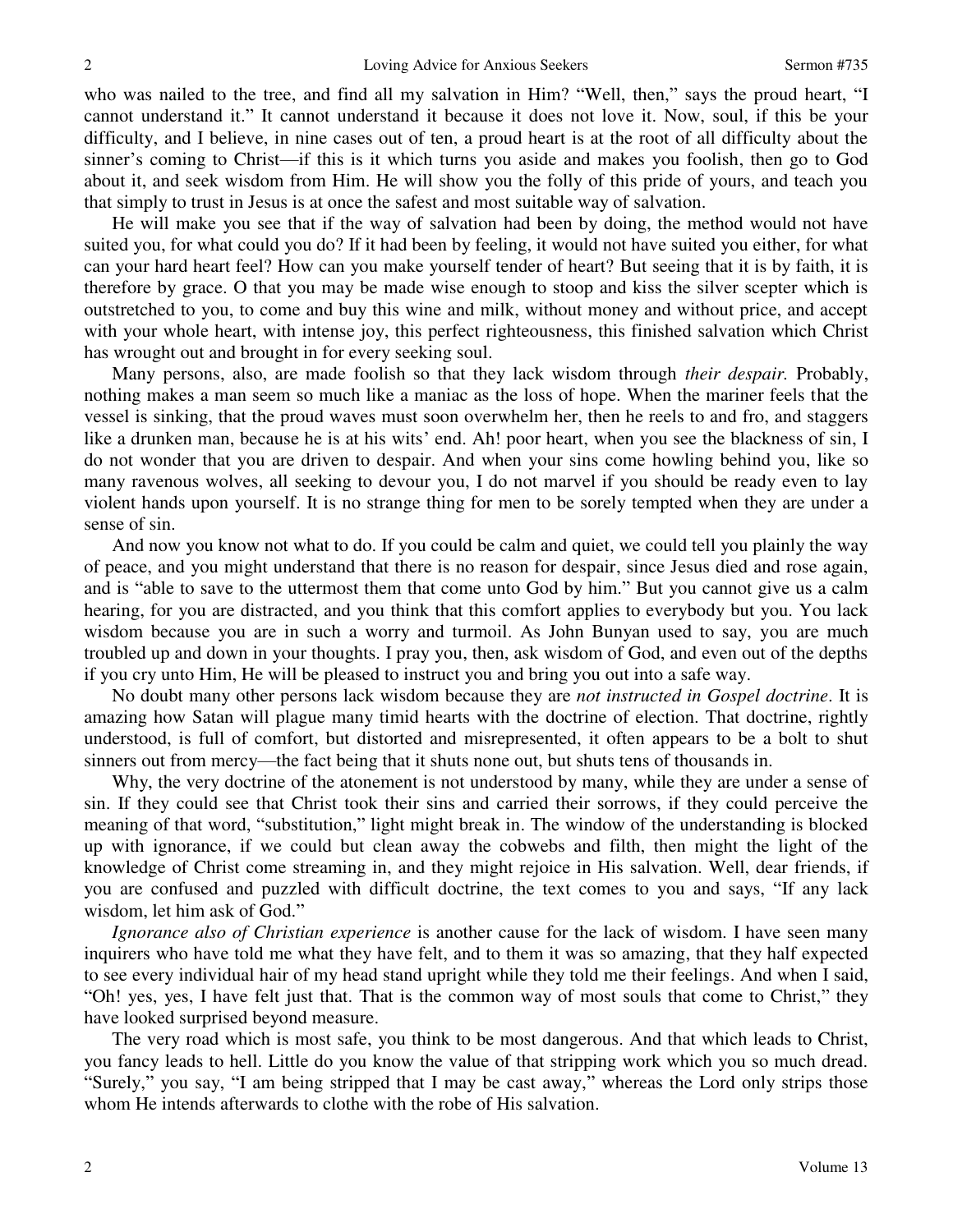Those cuts of the lancet are sharp, and you think the surgeon means to kill, but he intends to cure. When God is making you feel the burden of your guilt, you suppose that now He has forgotten to be gracious, whereas it is now that He is gracious to you in very deed, and is using the best means of making you understand and value His grace. The way of life is a new road to you, poor seeking soul, and therefore you lack wisdom in it and make many mistakes about it. The text lovingly advises, "Ask of God." "Ask of God."

 Very likely, in addition to all this, which may well enough make you lack wisdom, there are *certain singularities in the action of providence towards you,* which fill you with dismay. Ever since you have begun to think about the Lord Jesus, things have gone cross with you in the outward world. You have not only trouble within, but strange as you think it is, you have now trouble without—it partly arises from friends who say you are mad—would God they were bitten with the same madness!—partly from circumstances over which you can have no control.

 It is not at all unusual for God to make a complete shipwreck of that vessel in which His people sail, although He fulfils His promise, that not a hair of their heads shall perish. I should not wonder if He would cause two seas to meet around your barque, so that there should not be more than a few boards and broken pieces of the ship left to you, but oh! if you have faith in Christ, He will certainly bring you safe to shore.

 It is not at all an uncommon thing for the Lord to add to the inward scourgings of conscience the outward lashings of affliction. These double scourgings are meant for proud, stubborn hearts, that they may be humbly brought to Jesus' feet, for of us it may be said, in truth, as Solomon says of the child— "Foolishness is bound in his heart; but the rod of correction shall drive it far from him." God is thus, dear hearer, bringing folly out of you by the smarts of His rod. It is written, "The blueness of a wound cleanses away evil," and therefore the Lord is making your wounds to be black and blue, and I should not wonder if He will even let them putrefy, till you have to say with Isaiah, "From the sole of the foot even unto the head there is no soundness in it; but wounds, and bruises, and putrefying sores." Then it is that eternal mercy will take advantage of your dire extremity, and your deep distress shall bring you to Christ who never would have been brought by any other means.

 To close this somewhat painful picture, many lack wisdom because in addition to all their fears and their ignorance, they are fiercely attacked by *Satan*. John Bunyan tells us of Apollyon, that he said, "No king will willingly lose his subjects." Of course, he will not. And Apollyon, as he sees his subjects one after another desert him to enlist under the banner of King Jesus, howls at his losses, and he leaves no stone unturned to keep souls back from mercy. Just at that critical moment when the soul is beginning to turn to God, he says to himself, "It is now or never. If I do not nip these buds, they will become flowers and fruits. But if I can bring in a withering frost, I shall kill the young plant."

 The great enemy takes dead aim at anxious souls. He it is who digs that Slough of Despond right in front of the wicket gate, and keeps the big dog to howl before the door, so that poor trembling Mercy may go into a fainting fit, and find herself too weak to knock at the door. "Now," he says to all his servants, "shoot your arrows at that awakened soul. It is about to escape from me—empty your quivers, you soldiers of the pit! Launch your hot temptations, you fiends of hell! Sting that soul with infidel insinuations and hideous blasphemies, for if I once lose it I have lost it forever. Therefore, hold it, you princes of the pit, hold it fast, if you can."

 Now, in such a plight as that, with your foolish heart, and the wicked world, and the evil one, and your sins in dreadful alliance to destroy you, what could such a poor timid one as you do if it were not for this precious promise, "If any of *you*"—that must mean you—"If any of you lack wisdom, let him ask of God, that gives to all men liberally, and upbraids not"?

**II.** We shall now mention the second point in the text. THE PROPER PLACE OF A SEEKER'S RESORT—*"Let him ask of God."*

 My dear friends, bear me witness that it is my constant effort to teach you the spirituality of true religion, and the necessity of our own hearts having personal dealings with the living God. Now, though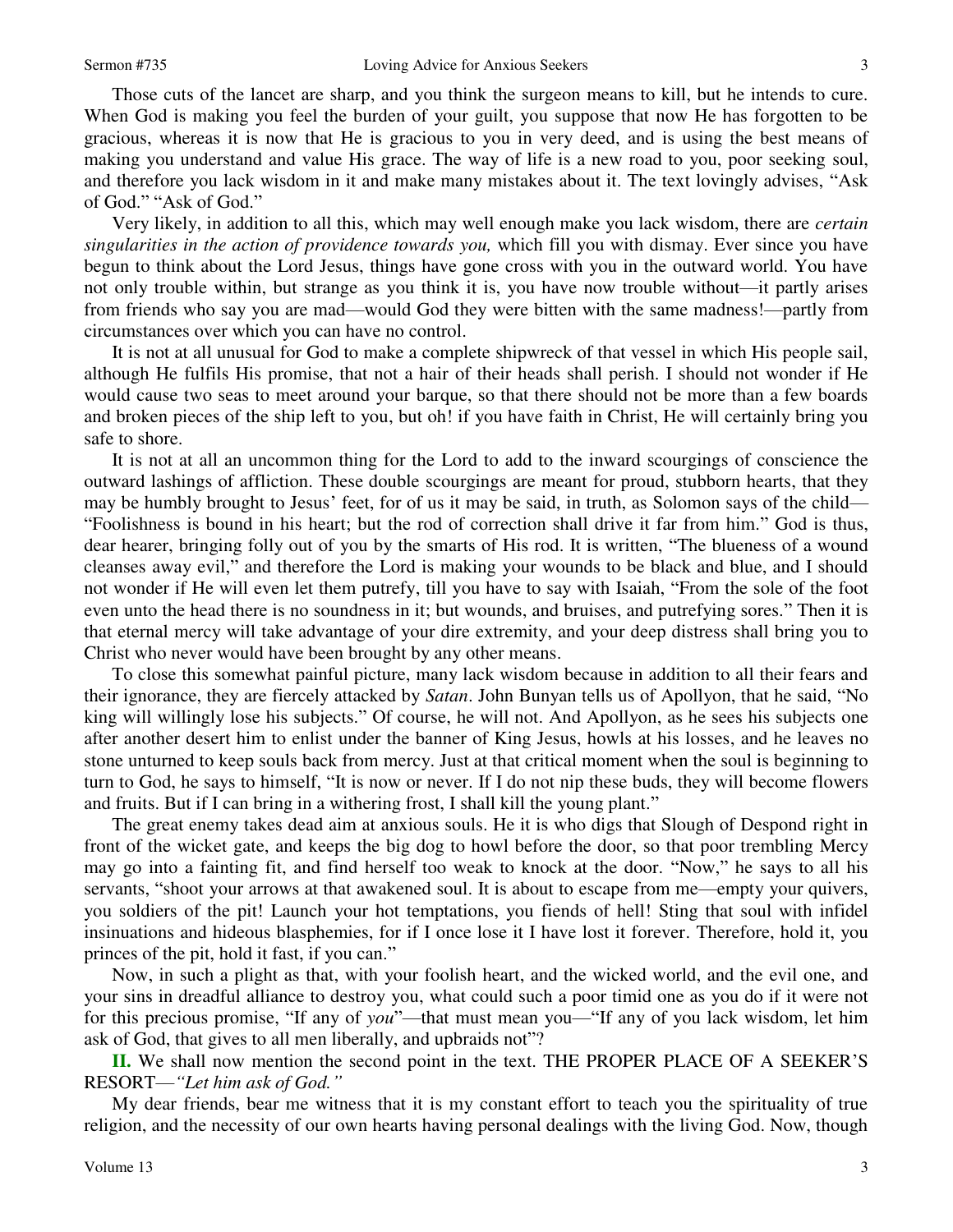this you have heard thousands of times, I was about to say from me, yet once again, I must remind you of it—the text says, "Let him ask *of God."* Now, you perceive, that we are directed at once to God without any intermediate object, or ceremony, or person. You are not told here to seek direction from good books. They may become very useful as auxiliary helps, but the best of human books, if followed slavishly, will mislead.

 For instance, I am sure that hundreds of persons have been kept in unnecessary bondage through that wonderful and admirable book, Doddridge's *Rise and Progress of Religion in the Soul*. It has been the means of the conversion of hundreds. It has been profitable to thousands more. But there is a point in which it fails, so that, if you slavishly follow it, you may read the book through, and I undertake to say, you will not find comfort by following its exhortations. It fails, as all human guides must, if we trust in them and forget the Great Shepherd of Israel.

 When a man is really under concern of soul, he is in a condition of considerable danger. Then it is that an artful false teacher may get hold of him, and trick him into heresy and unscriptural doctrine. Therefore the text does not say, "If any man lack wisdom, let him ask his priest."—that is about the worst thing he can do, for he who sets himself up for a priest is either a deceiver or deceived. "Let him ask of God"—that is the advice of the Scripture. We are all so ready to go to books, to go to men, to go to ceremonies, to anything except to God.

 Man will worship God with his eyes, and his arms, and his knees, and his mouth—with anything but his heart—and we are all of us anxious, more or less, until we are renewed by grace, to get off the heartworship of God. Juan de Valdey says, that, "Just as an ignorant man takes a crucifix and says, 'This crucifix will help me to think of Christ,' so he bows before it and never does think of Christ at all, but stops short at the crucifix. So," says he, "the learned man takes his book and says, 'This book will teach me the mysteries of the kingdom,' but instead of giving his thoughts to the mysteries of godliness, he reads his book mechanically and stops at the book, instead of meditating and diving into the truth."

 It is the action of the mind that God accepts, not the motion of the body. It is the thought communing with Him. It is the soul coming into contact with the soul of God. It is spirit-worship which the Lord accepts. Consequently, the text does not say, "Let him ask books," nor, "ask priests," but "let him ask of God."

Above all, do not let the seeker ask of himself and follow his own imagination and feelings. All human guides are bad, but you yourself will be your own worst guide. "Let him ask *of God."* When a man can fairly and honestly say, "I have bowed the knee unto the Lord God of Israel, and asked Him, for Jesus' sake, to guide me and to direct me by His Spirit, and then I turned to the Book of God, asking God to be my guide into the Book," I cannot believe but what such a man will soon obtain saving wisdom.

 I beg to caution all of you against stopping short of really asking *of God.* I conjure you by the living God, do not be satisfied with asking of me. I am no priest, except as all believers are priests, thank God. I wear no title of ecclesiastical dominion. Be not content with asking my brethren, the deacons and elders—God has made many of them wise in helping souls out of difficulties—do not be satisfied with the advice of any man, however godly and holy, but go direct to the Lord God of heaven and earth, and say unto Him, "Lord, teach Thou me! Show me Your way, O God! Teach me in Your truth!" You are not bidden to go to any second-hand source of wisdom, but to God the only wise, who alone can direct you. "Let him ask of God."

 Such advice as this must be good. You cannot suspect us of any interested motive in exhorting you to this. It is your good which we seek, and not our own glory. It must be best to go to the headquarters you will surely be led aright if so you seek direction. Some say, Lo, here! Others say, Lo, there! But if you go to God, and then with His guidance study His Word, you shall not fail of wisdom. How can you?

 Moreover, remember that there is one blessed person of the divine Unity who makes it His special office to teach us! Hence, if you go to God for wisdom, you only go for that which it is His nature and His office to give. The Holy Ghost is given to this end, "He shall teach you all things, and bring all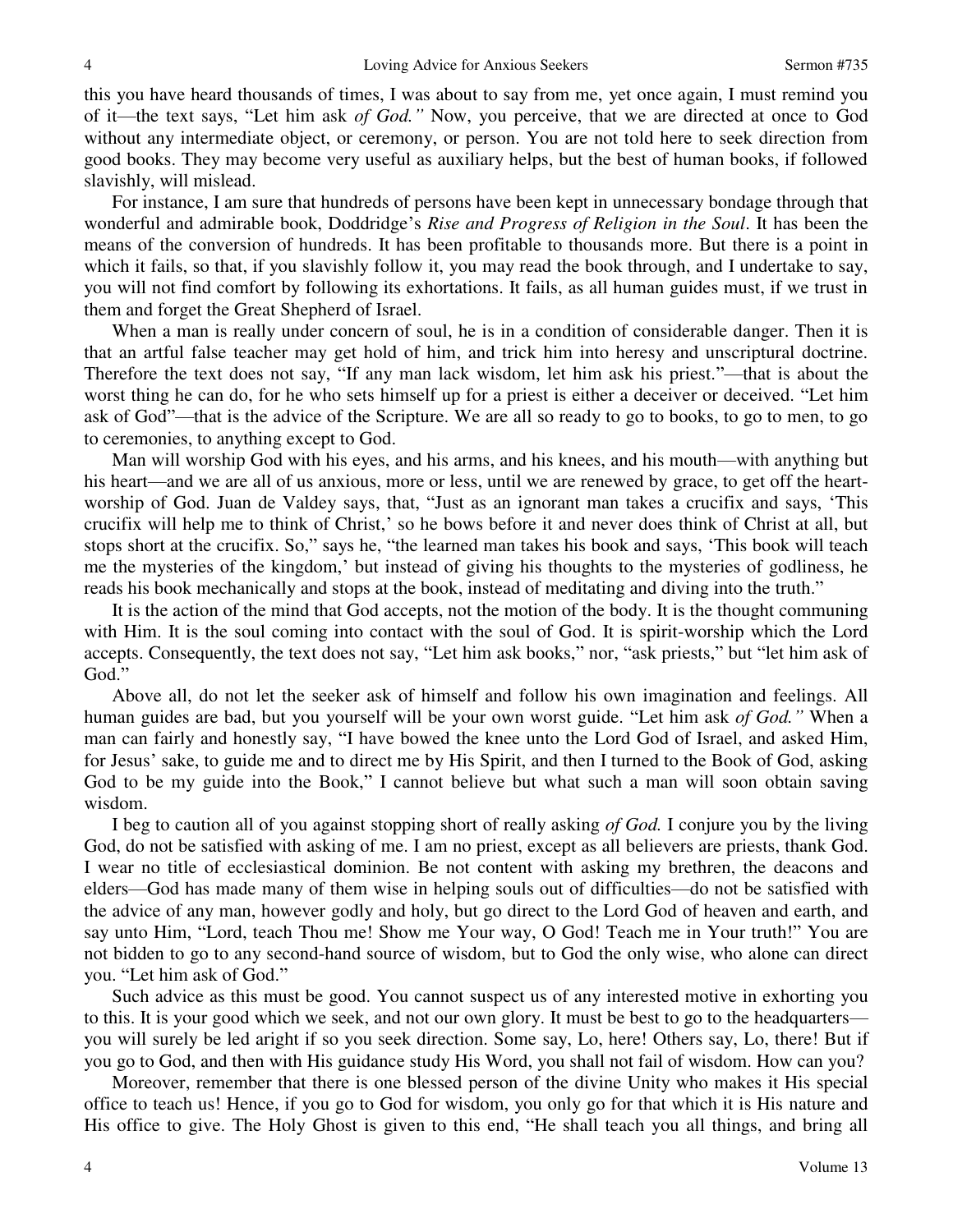things to your remembrance, whatsoever I have said unto you." When you go to God, you may say to Him these words, "O Father, You have been pleased to reveal to us the Holy Spirit, who is to enlighten our darkness, and to remove our ignorance. Oh, let that Spirit of Yours dwell in me. I am willing to be taught by Your Spirit, through Your Word, or through Your ministers, but I come first to You, because I know that Your Word and Your ministers, apart from Yourself, cannot teach me anything. O Lord, teach me."

 I do not mean by any word of mine to make you think little of Scripture—God forbid!—nor little of those who may speak to you with the Holy Ghost sent down from heaven, but I did mean to make you look even at that Book, and at God's ministers, as being subservient to the Holy Spirit Himself. Go to Him. Ask Him. For there in the Book is the letter which kills. He, He alone can make you to know the living essence and the quickening power of that Word. Without the Holy Ghost, my dear hearer, you must still be as blind with the light as you would have been without it. You will be as foolish after having been taught the Gospel in the theory of it, as you were before you knew it. Let the Holy Spirit, however, teach you, and you shall know all things that are necessary for this life and godliness.

 Thus, then, we have brought two points before you—the great lack of the seeker is "wisdom," and the right place to get that lack removed.

**III.** Thirdly, THE RIGHT MODE IN WHICH TO GO TO GOD. *"Let him ask."*

 Oh, that simple word, "Let him *ask"*—"let him *ask!"* No form of asking is prescribed, no words laid down, no method dictated, no hour set apart, no rubric printed. But there it stands in gracious simplicity, "let him *ask."*

 He who will not have mercy when it is to be had the asking for, deserves to die without it. While I am thinking of this word, before I plunge into its fullest meaning, I may well say, if God will give wisdom to the seeker only because he asks for it, what shall I say of the folly which will not even ask to be *made* wise? May God forgive you such folly for the past, and deliver you from it for the future.

 The text says, "Let him ask," which is a method implying that *ignorance is confessed.* No man will ask wisdom till he knows that he is ignorant. Come, dear hearer, confess your ignorance into the ear of God, who is as present here as you are. Say unto Him, "Lord, I have discovered now that I am not as wise as I thought I was. I am foolish and vain. Lord, teach Thou me." Make a full confession, and this shall be a good beginning for prayer.

 Asking has also in it the fact that *God is believed in.* We *cannot* ask of a person of whose existence we have any doubt, and we *will not* ask of a person of whose hearing us we have serious suspicions. Who would stand in the desert of Sahara and cry aloud, where there is no living ear to hear? Now, my dear hearer, you believe that there is a God. Ask, then! Do you not believe that He is here, that He will hear your cry, that He will be pleased in answer to your cry to give you what you ask for? Now, if you can believe that there is a God, that He is here and that He will hear you, then confess your ignorance, and ask Him now to give you the promised wisdom for Jesus' sake.

 There is in this method of approaching God by asking, also *a clear sight that salvation is by grace.* It does not say, "Let him buy of God, let him demand of God, let him earn from God." Oh! no—"let him ask of God." It is the beggar's word. The beggar asks an alms. You are to ask as the beggar asks of you in the street, and God will give to you far more liberally than you give to the poor. You must confess that you have no merit of your own. If you will not acknowledge that, neither will God hear your prayers. But come now with the acknowledgment of ignorance, with the confession of sin, and believing that God is the rewarder of them who diligently seek Him, and He will even now give you the wisdom which saves the soul.

 Observe here, what *an acknowledgement of dependence* there is. The man sees that he cannot find wisdom anywhere else, but that it must come from God. He turns his eye to the only fountain, and leaves the broken cisterns. Do this, dear hearer. I feel as if the text did not need any explanation from me, but only wanted carrying out by you. Let him ask of God.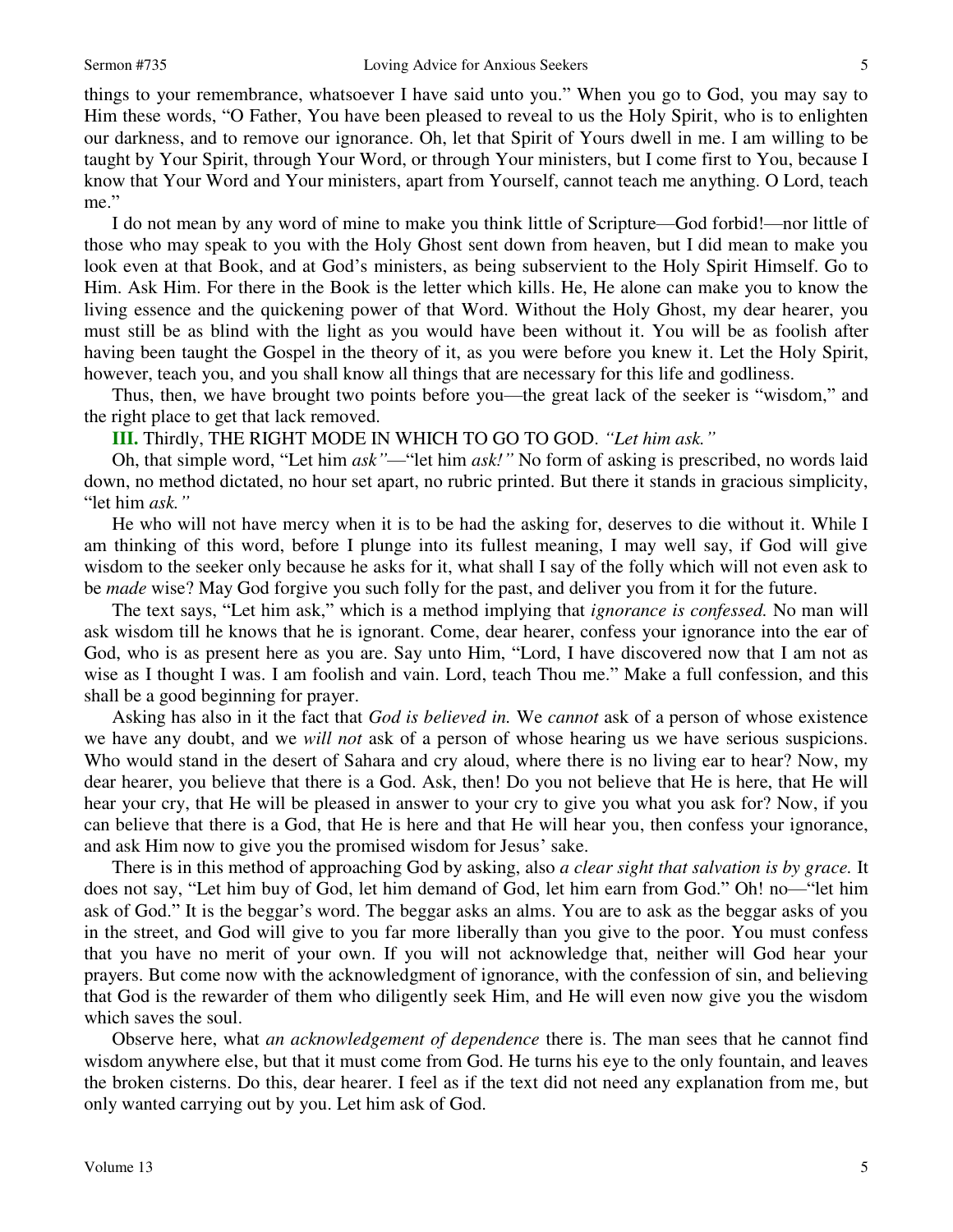I think I can hear fifty thousand objections from different parts of the building. One is saying, "But I don't understand, 'ask of God.'" Another is saying, "I cannot comprehend, 'ask of God.'" If you have made some difficulties for yourself, if you are such a fool as to be tying knots and wanting to get them untied before you will believe in Jesus, then I have nothing to say to you, except it were, beware lest you do tie a knot that shall destroy your soul.

 But if you are troubled with an honest objection, I say to you *now*, in God's name, *"Ask of God."* You need not wait till you get home, you need not stay till you have left that seat, but *now*, silently, in your soul, as Hannah did when she went up to the tabernacle, breathe the prayer—"O God, teach Thou me. Lead me to the foot of the cross. Help me to see Jesus. Save my soul this day, end the doubtful strife. Answer these questions. Bring me, as an humble seeker, to lie before the footstool of Your sovereign mercy and to receive pardon through the mediatorial sacrifice." "Let him ask—that is all—*let him ask."* 

**IV.** Fourthly, the text has in it ABUNDANT ENCOURAGEMENT for such a seeker.

 There are four encouragements here. "Let him ask of God, *who gives to all men."* What a wide statement—Who "gives to all men!" I will take it in its broadest extent. In natural things, God does give to all men life, health, food, raiment. Who "makes his sun to rise on the evil and on the good," who causes the rain to descend upon the fields of the just and of the unjust. Every creature is favored with divine benevolence, and there is not a creature, from the tiniest ephemera which creeps upon the green leaf of the forest, to the swift-winged angel who adoringly flies upon his Master's will, which is not made to partake of the gifts of the Great Father of Lights.

 Now, if God has gifts for all men, how much more will He have gifts for that man who earnestly turns his tearful eye to heaven and cries, "My Father, give me wisdom, that I may be reconciled to You through the death of Your Son"? Why, the grass, as Herbert says, never asked for the dew, and yet every blade has its own drop. And shall you daily cry for the dew of grace, and there be no drop of heaven's grace for you? Impossible. Fancy your own child saying, "My father, my father, I want to be obedient, I want to be holy." And suppose that you have power to make your child so, could you find it in your heart to refuse? No. It would be a greater joy to you to give than it could be to the child to accept.

 But it has been said, the text ought not to be understood in that broad a sense. Very probably it ought not to be so. I conceive that there is implied the limitation that God gives to all *who seek.* Though the limitation is not stated, yet I think it is intended, because of spiritual mercies God does not give to all men liberally. There are some men who live and die without the liberal favors of grace, because they wickedly refuse them. But He gives to all true seekers liberally.

We may take that view of it, and we may find you hundreds of witnesses to prove the truth of it, and can find them in this very place this morning. Here is one witness. I myself personally sought the Lord, and He heard me, and delivered me from all my fears. My dear brethren, and my sisters too, I know you could spring up like a great army, if it were a fitting thing to ask you to do, and you could say, "This poor man cried, and the LORD heard him." "The God of Jacob has not despised nor abhorred the cries of his people."

 Now, soul, if God has heard so many who sought His face, why should He not hear you? Is it not a comfort to think that hundreds, thousands, and tens of thousands have gone to God, and there never has been a case in which He has refused one? Will He begin with you? Shall you be the first rejected seeker? Oh! then, what a strange destiny yours will be, to have to say in another world, "I am the first who sought grace, and found it not. I wept at the foot of the cross, and I found no mercy. I said, 'Lord, remember me,' but He would not remember me." You will never be able to say that. Hell will never make its boast over such a case. Heaven will never have its honor tarnished by one such solitary instance. Seek the Lord and His strength. Seek His face evermore. Your hearts shall live that seek Him.

 The next comfort is, He gives to all men *liberally*. God does not give as we do, a mere trifle to the beggar, but He bestows His wealth by the handfuls. Solomon asked for wisdom—God gave him wealth and power. In nearly every instance of prayer in the Old Testament, God gives ten times as much as is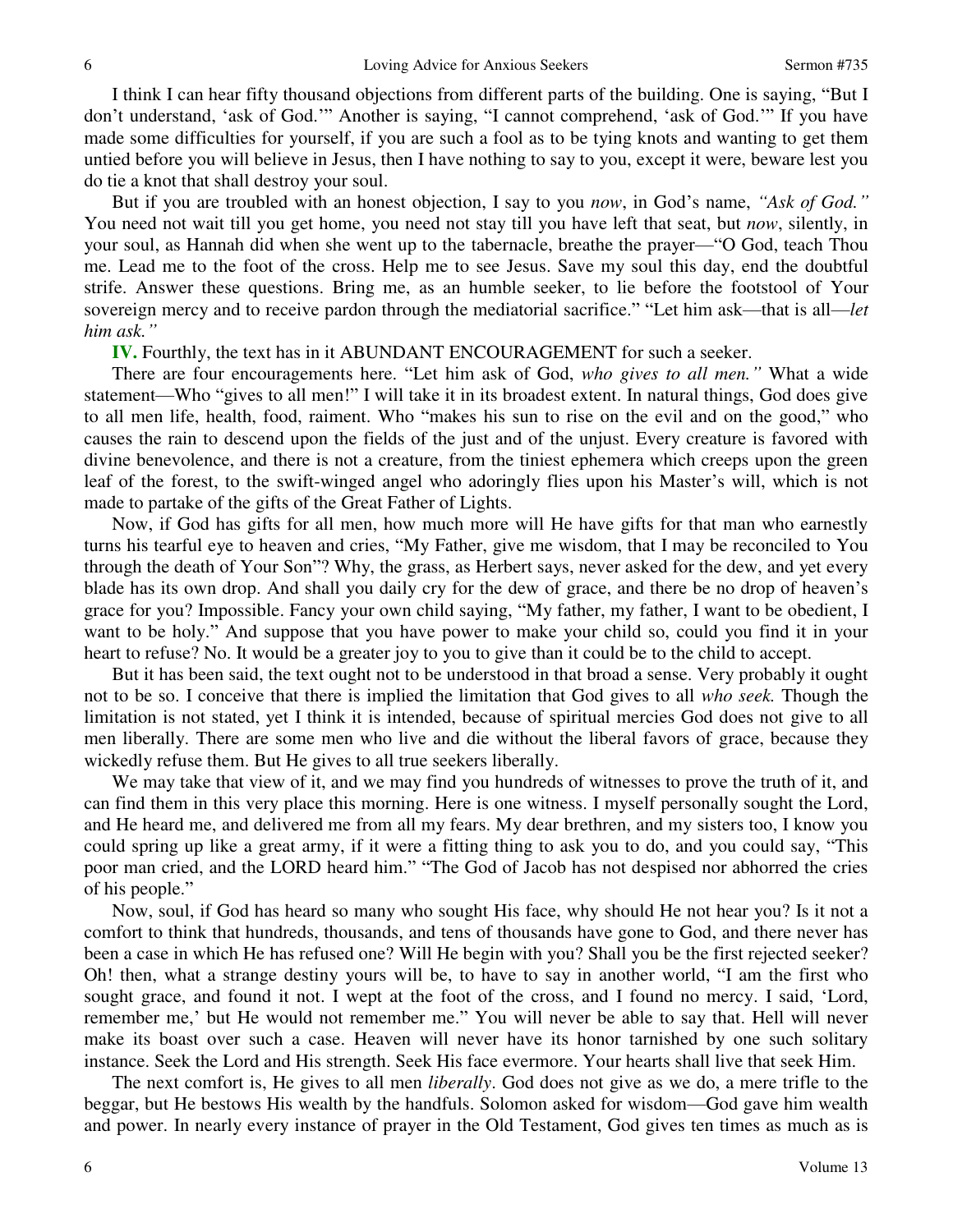asked for. Jacob asked that he might have bread to eat, and raiment to put on—God made him to be two bands. The Lord will "do exceeding abundantly above all that we ask or think." This is the divine habit. He not only redeems His promises, but when He might pay them in silver He prefers to pay them in gold. He is exceedingly bountiful.

 Dear hearers, we have found Him so when we have tried Him, and do you think He will begin to be niggardly with you? If He should liberally forgive your sins, He will be none the poorer. If He should withhold forgiveness, He will be none the richer. Why should He stint His favor? You want to wash away your sins—there is a river of grace to wash in. You want grace to refresh your souls—He has floods to pour upon the dry ground.

We read of the unsearchable riches of Christ. Ho! you leviathan sinners, here is an ocean of mercy for you to swim in. Ho! you elephantine sinners, here is an ark large enough to hold you and float you above the waters of the deluge! Ho! you gigantic sinners, whose sins of pride reach up to heaven, and whose feet of lust are plunged in the mire of hell, the sacred hiding place is large enough to hide even you. The Lord is great in mercy. Oh! who would not ask of so liberal a God, whose thoughts are as high above our thoughts as the heavens are above the earth.

 It is added as a third comfort, *"and upbraids not."* That is a sweet word. If you help a friend who is in debt, and wants to borrow money, you say, "Remember, I do not like it, you ought not to be in such a state." Your brother wants some aid. You have helped him many times, and will again, but still you upbraid him and tell him he is very imprudent. He ought not to get into these messes. He ought to manage his business better. If you do not tell him so with your mouth, you look at him, and he thinks to himself, "It's very kind of him to give me the help, but really, it is very humiliating to me to have to ask of him, because I get so severe a lesson."

 I suppose we do right to upbraid. I have no doubt we do so with good motives. But God never does upbraid seeking souls. He gives liberally, and does not dim the luster of His grace by harsh rebukes. He does not say, "Ah! you sinner, how came you to commit such sin. I will forgive you, but ..." The Father does not talk thus to the returning prodigal. One would have supposed that when the prodigal came back, the father would have said, "Well, dear boy, you are forgiven, but never let me see you do that again. How wrong of you to take that portion of my goods, and spend it in that way! I shall never be as well off as before. You have wasted half my estate. And now think where you have been—what a dishonor you have cast upon your father's name and character through wasting your living with harlots. I forgive—I cannot forget."

 My brethren, it was not so. The prodigal remembered his sins, but his father forgot them all, and exclaimed with joy, "This my son was dead, and is alive again; he was lost, and is found." O soul, if you did but know the heart of the Savior, you would not tarry in sin. If you could but know the overflowing love of the divine Father, you would not linger in unbelief."

### *"His heart is made of tenderness, His bowels melt with love."*

Fool as you are, be not such a fool as to be unwilling to ask for wisdom, but now breathe the prayer, "Teach me, O God, to trust Your dear Son this day."

 Then comes the last encouragement. *"It shall be given him."* Looking through my text last night, I asked the question—Is that last sentence wanted? "Let him ask of God, which gives to all men liberally, and upbraids not." Now, if the Lord gives to all men, He will certainly give to the seeker. Is that last promise wanted? And I came to this conclusion, that it would not have been there if it was not required.

 There are some sinners who cannot be contented to draw obvious inferences. They must have it in black and white. Such is the fearfulness of their nature, they must have the promise in so many exact words. Here they have it—"it shall be given him." You are not left to suppose that it shall be, or to infer that it may be, but it is written, "it shall be given him."